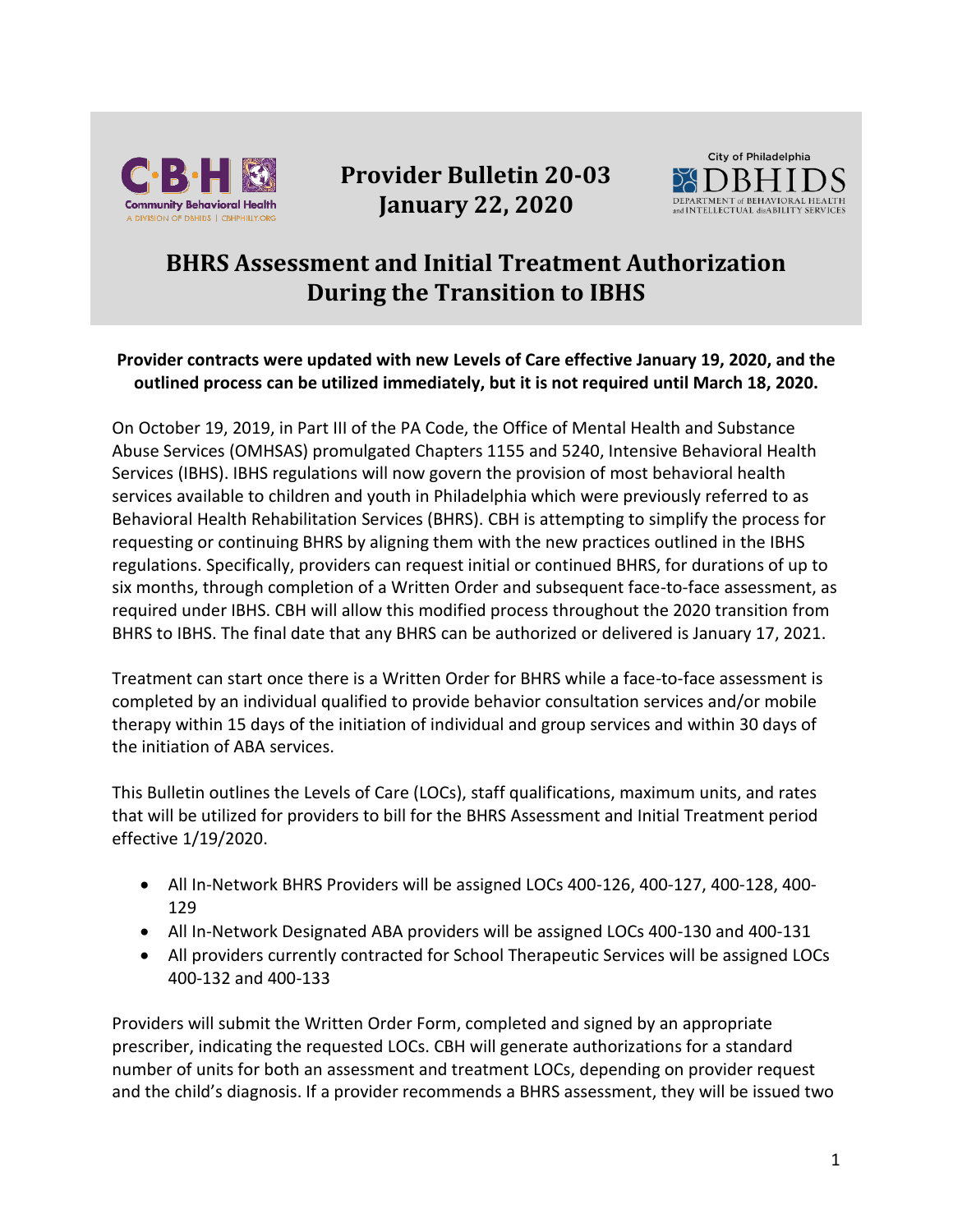authorizations, 400-126 for 15 days for assessment activities and 400-127 for 30 days Initial Treatment services.

The authorizations will reflect the maximum hours/units per day as listed in the chart below. Providers will be expected to submit their claims using the appropriate billing sentence (CPT code and modifier) reflecting the staff who delivered the service (i.e., BSC, BSC-ASD, MT, TSS). A detailed billing guide will be forwarded to providers with updated Schedule As.

| LOCI&<br>Ш | <b>LOC Description</b>  | Staff qualified to<br>provide the service | Maximum<br>Hours/Units<br>per day | Authorization<br><b>Period and Number</b><br>of Units Authorized | Proposed<br>Rate |
|------------|-------------------------|-------------------------------------------|-----------------------------------|------------------------------------------------------------------|------------------|
| 400-126    | <b>BHRS Assessment</b>  | <b>BSC</b> (Doctoral or                   | 6 hours/24                        | 15 business days                                                 | \$16.85 per      |
|            |                         | Master's Level), MT                       | units per day                     | for 400 units                                                    | 15 minutes       |
| 400-127    | <b>BHRS Initial</b>     | <b>BSC</b> (Doctoral or                   | 12 hours/48                       | 30 business days                                                 | \$16.85 per      |
|            | Treatment               | Master's Level), MT, TSS                  | units per day                     | for 1500 units                                                   | 15 minutes       |
| 400-128    | <b>BHRS Assessment-</b> | <b>BSC-ASD (Doctoral or</b>               | 6 hours/24                        | 15 business days                                                 | \$16.85 per      |
|            | Autism                  | Master's Level), MT                       | units per day,                    | for 400 units                                                    | 15 minutes       |
| 400-129    | <b>BHRS Initial</b>     | <b>BSC-ASD (Doctoral or</b>               | 12 hours/48                       | 30 business days                                                 | \$16.85 per      |
|            | Treatment-Autism        | Master's Level), MT, TSS                  | units per day                     | for 1500 units                                                   | 15 minutes       |
| 400-130    | <b>BHRS Assessment-</b> | <b>BSC-ASD (Doctoral or</b>               | 6 hours/24                        | 30 business days                                                 | \$35.00 per      |
|            | ABA                     | Master's Level)                           | units per day                     | for 750 units                                                    | 15 minutes       |
| 400-131    | <b>BHRS Initial</b>     | <b>BSC-ASD (Doctoral or</b>               | 12 hours/48                       | 45 business days                                                 | \$16.85 per      |
|            | Treatment-ABA           | Master's Level), TSS                      | units per day                     | for 2500 units                                                   | 15 minutes       |
| 400-132    | <b>STS Assessment</b>   | MT                                        | 6 hours/24                        | 15 business days                                                 | \$16.85 per      |
|            |                         |                                           | units per day                     | for 400 units                                                    | 15 minutes       |
| 400-133    | <b>STS Initial</b>      | MT, TSS                                   | 6 hours/24                        | 30 business days                                                 | \$16.85 per      |
|            | Treatment               |                                           | units per day                     | for 1500 units                                                   | 15 minutes       |

### **BHRS Assessment and Initial Treatment Levels of Care Effective 1/19/20**

The following LOCs will be utilized if the provider selects Pathway 2 as outlined in CBH Provider Bulletin 19-24: Accessing Intensive Behavioral Health Services for Psychological, Psychiatric, or Master's Level Evaluation:

- 300-1 Psychiatric Evaluation: Level of Care 300-1 should be used for psychiatric evaluations resulting in a Written Order for IBHS
- 300-3 Assessment: Level of Care 300-3 should be used for evaluations completed by a licensed mental health professional (i.e., LCSW, LPC, LMFT) resulting in a Written Order of IBHS
- 300-22 Psychological Assessment: Level of Care 300-22 should be used for a psychological evaluation resulting in a Written Order for IBHS.